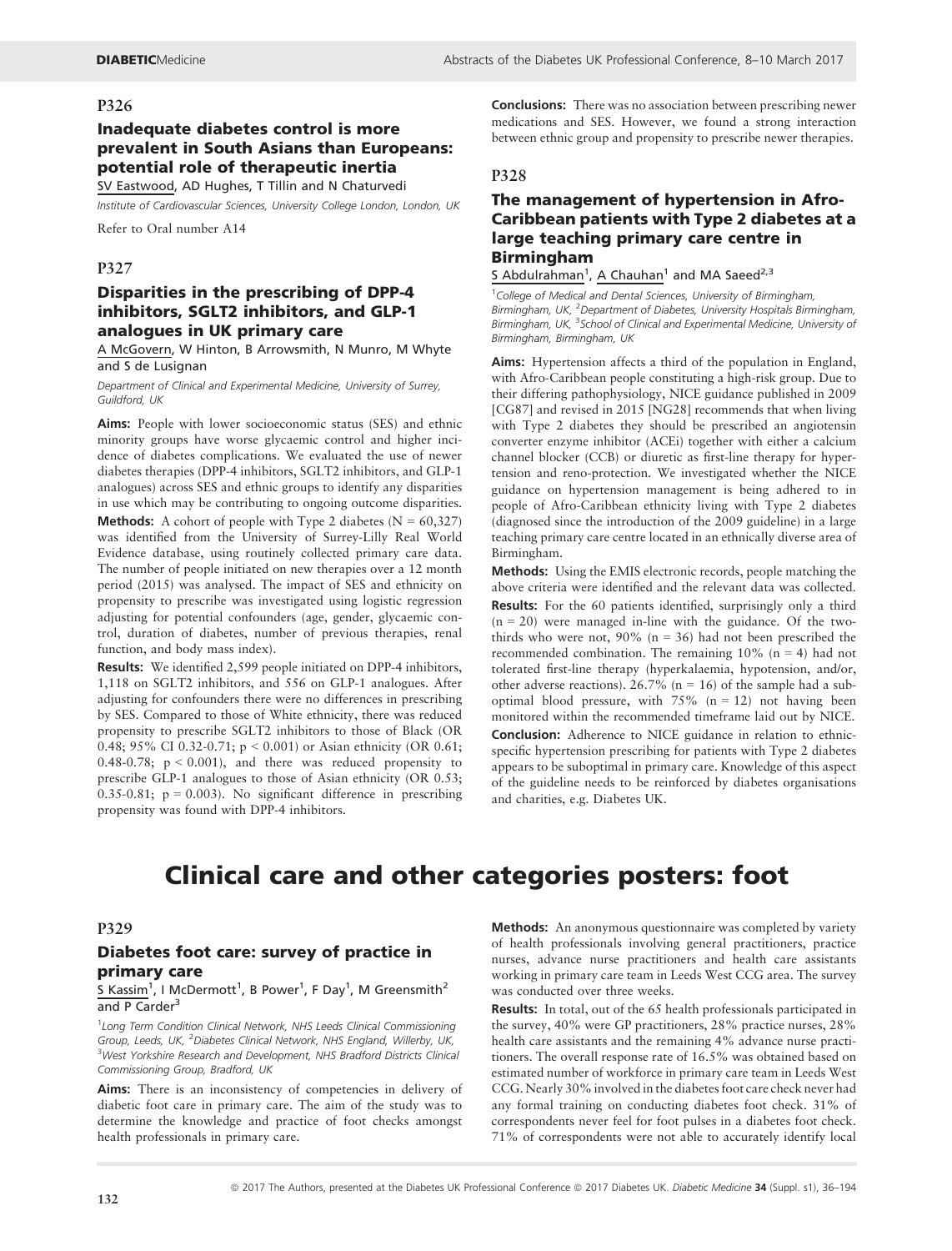Leeds indications criteria for immediate referral to hospital multidisciplinary foot team. Amongst the various health professionals, 78% of health care assistants have never referred to the local screening and pathway guidance for diabetic foot ulcers.

Conclusions: There are significant gaps in knowledge and quality of diabetes foot checks in primary care team. There is an urgent need for implementing a minimum core standard competencies and training for non-specialists especially health care assistants involved in diabetes care delivery including foot care.

# P330

Daily treatment with the anabolic agent recombinant human parathyroid hormone does not enhance time to resolution, fracture healing and resolution of bone marrow oedema of the active Charcot foot: results from a double blind randomised placebo controlled investigator led clinical trial

ME Edmonds<sup>1</sup>, W Tang<sup>1</sup>, M Bates<sup>1</sup>, T Jemmott<sup>1</sup>, V Morris<sup>1</sup>,  $\overline{{\sf AN} \; {\sf Donaldson}}^1$ , C ${\sf Moniz}^2$ , L ${\sf Meacock}^3$ , D ${\sf Elias}^3$  and NI Petrova<sup>1</sup>

<sup>1</sup> Diabetic Foot Clinic, King's College Hospital NHS Foundation Trust, London, UK, <sup>2</sup> Department of Biochemsitry, King's College Hospital NHS Foundation Trust, London, UK, <sup>3</sup>Department of Radiology, King's College Hospital NHS Foundation Trust, London, UK

Refer to Oral number A65

## P331

## The impact of pre-existing vascular complications on mortality in patients with diabetic foot ulcers

MP Thompson, FM Creagh, D Selvarajah and RA Gandhi

Academic Department of Diabetes, Endocrinology & Metabolism, Sheffield Teaching Hospitals NHS Foundation Trust, Sheffield, UK

Introduction: It is recognised that the high levels of premature mortality in patients with diabetic foot ulcers is predominantly related to cardiovascular mortality. Many of these individuals have evidence of pre-existing vascular complications. This study aimed to investigate the impact that these complications on patient mortality.

**Methods:** Patients ( $n = 300$ ) were recruited at their first diabetic foot clinic appointment with a new ulcer. Structured interviews were performed to identify patients with a history of macrovascular complications; classified as a history of MI, stroke, intermittent claudication or absent foot pulses on clinical examination. Twelve  $(n = 200)$  and 24  $(n = 132)$  month outcomes were prospectively assessed to compare mortality rates in patients with and without macrovascular complications.

Results: At baseline 161 patients (53.7%) were classified as having macrovascular disease. Of these, 101 (62.7%) had an absent foot pulse, 52 (32.3%) had a history of MI, 40 (24.8%) a history of stroke and 42 (26.1%) a history of intermittent claudication. At 12 months there was a 3-fold increase in mortality in patients with macrovascular complications compared with those without (16.5% vs 5.6%,  $p = 0.016$ ). At 24 months this increased to a 6-fold increase  $(24.4\%$  compared with 3.8%,  $p = 0.002$ ).

Conclusions: In patients with diabetic foot ulcers, a history of macrovascular complications was associated with substantially

higher rates of mortality. Active systematic identification of these patients, which is not currently routine practice in most foot clinics, would allow for more effective risk stratification and ensure those at the highest risk of dying prematurely receive more comprehensive clinical attention.

#### P332

## Impact of the foot protection service on outcomes in people with diabetic foot ulcers

MP Thompson, FM Creagh, D Selvarajah, J Walker, D Sanger and RA Gandhi

Academic Department of Diabetes, Sheffield Teaching Hospitals NHS Foundation Trust, Sheffield, UK

Background and Aims: A cornerstone of the NICE guidelines on diabetes foot care is the provision of a podiatry-led foot protection service (FPS). Yet there is currently no published evidence on its ability to reduce the incidence of diabetic foot ulcers and associated complications. This study aimed to investigate the impact and efficacy of the FPS on reducing these critical outcomes.

**Methods:** Patients  $(n = 300)$  were recruited during their first diabetic foot clinic appointment with a new foot ulcer (stratified into those with first ulcers and recurrent ulcers). Twelve  $(n = 200)$ and 24 ( $n = 132$ ) month outcomes were prospectively assessed to compare healing times and complication rates (re-ulceration, amputation, ulcer not healed at 1 year) between those attending and not attending the FPS.

Results: Significantly fewer patients presenting with their first ulcer were attending the FPS than those with recurrent ulcers (63.9% vs  $83.7\%$ ,  $p < 0.001$ ). In patients presenting with first ulcers, FPS attendance was associated with significantly shorter healing times (12 months: median 9.0 vs 14.0 weeks,  $p = 0.049, 24$ months: 7.0 vs 19.0 weeks,  $p = 0.003$ ). FPS attendance was also associated with fewer complications (complication free at 12 months: 78.6% vs 63.6%, p = 0.174, 24 months: 73.3% vs  $40\%$ ,  $p = 0.03$ ). No difference was seen in either outcome in those with recurrent ulceration.

Conclusions: Over a third of patients presenting with a first ulcer had not previously seen the FPS. In first ulcer patients, attendance of the FPS is associated with faster healing and lower complication rates. The FPS is less efficacious in those with recurrent ulceration.

#### P333

## Implementation of a new diabetic foot assessment tool: a pilot project

M Rahman, V Goulding, N Agarwal, B Gwillym, A Tabasum, D Ershad and N Gill

Diabetes & Endocrinology, University Hospital LLandough, Cardiff, UK

Introduction: Around 5 million people will have diabetes by the year 2025 in UK. At least 10% of the patient will have diabetic foot disease in their life. It has significant mortality, morbidity and cost implication. Within 5 years of developing a diabetic foot ulcer mortality rate is about 50%. Recent data from NADIA showed that foot protection is not up to the required standard across UK. In light of that we have developed a foot protection tool to improve the assessment of patients who are at risk of foot disease.

Methodology: The tool was based on the 'Foot of bed form' devised by Dr Gerry Rayman, IpswichHospital. It was implemented as a pilot project in the diabetic ward of University hospital of LLandough for 16 weeks and acute admission unit for 2 weeks. Patients with a known diagnosis of diabetes were only included in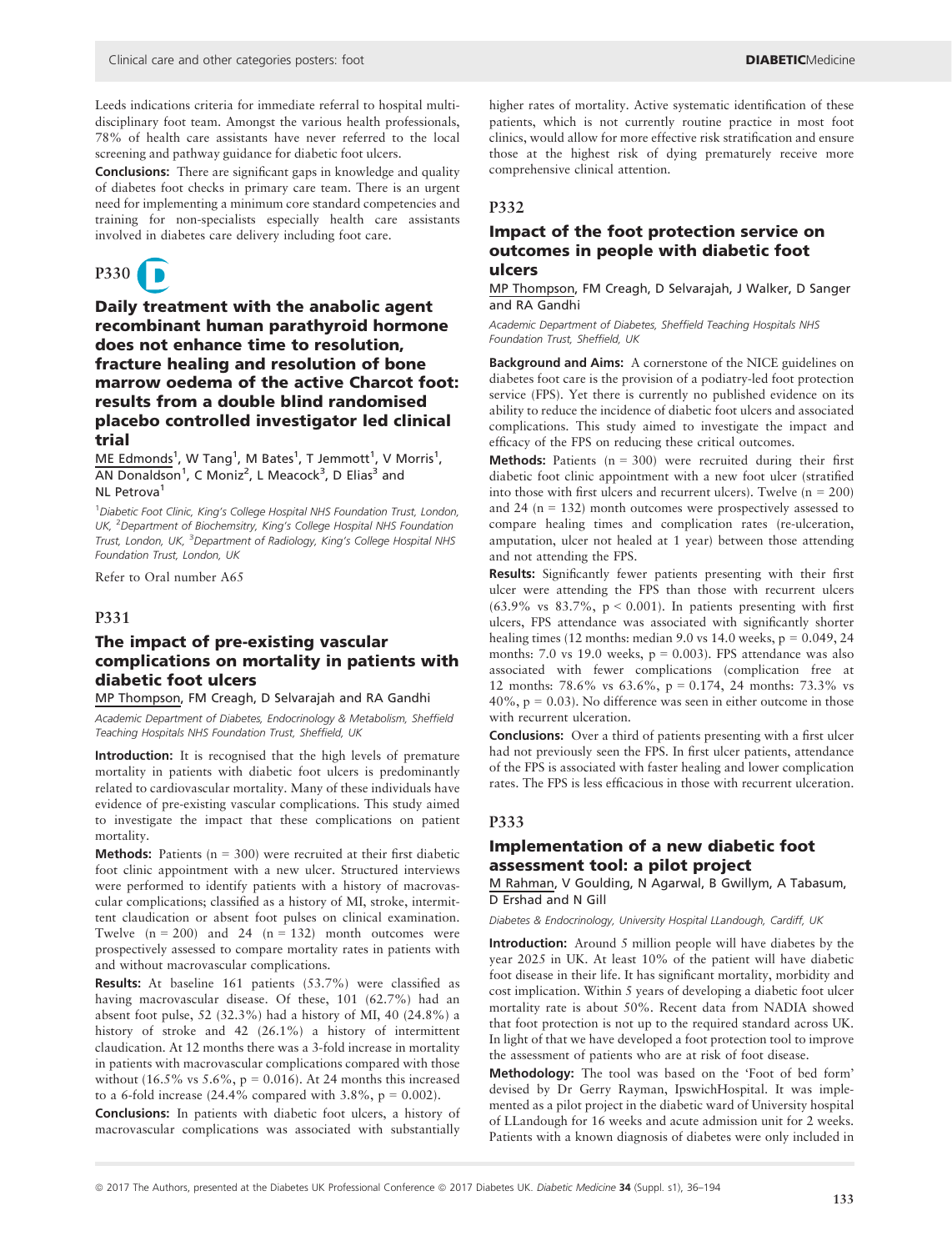the data collection. Ward based presentation, practical demonstration, 1-to-1 support, e-learning tool, pocket card guide were provided prior to the intervention. Audit process was based on the NADIA audit.

Result: A baseline inpatient data prior to intervention showed 20% patient (total number 2) had a completed foot assessment. At the end of 16 weeks following implementation of tool, 80% (total number 10) of patients have their foot assessment completed. In acute admission 66 patients were identified and 33% (19) have their assessment completed during their admission.

Conclusion: Our project demonstrate that implementation of the assessment tool along with training and education can improve the foot assessment among diabetic inpatient .

#### P334

## Video training in diabetic foot examination: from initial conception to wider dissemination

F Medici and M Soliman

Department of Metabolic Medicine, Homerton University Hospital, London,  $IJK$ 

Introduction: The need for screening large number of individuals for diabetes foot problems poses challenges of manpower and training. Screening needs to be performed by a variety of healthcare professionals. Face-to-face training is key but further educational adjuncts may be helpful.

Aim: to establish the need for a resource on diabetic foot examination, produce a training video, ensure access, assess its impact, further develop the resource and guarantee wider dissemination.

Methods: Consultation about training needs, production of a video on diabetic foot examination meeting the national standards (Diabetes UK 2011 and TRIEPodD-UK 2012). Staff questionnaires to evaluate the initiative and national diabetes inpatients audit (NaDIA) to assess its impact on clinical practice. Technical upgrade, availability of the resource and dissemination using IT platforms.

Results: Feedback from the diabetes team highlighted the need for additional targeted training available long-term. An initial version of the video was disseminated through meetings followed by discussion. Evaluation questionnaires were completed before and after its introduction, showing a significant improvement in skills and confidence. NaDIA showed a huge improvement in inpatients screening between 2015 and 2016. We obtained funding from the London School of Medicine for an upgrade. The second version of the video is available on the Homerton Hospital intranet and youtube channel as well as the Synapse website, the NHS Health Education England communications network supporting postgraduate training in London.

Conclusions: This is the first training video widely available in the UK and meeting defined standards. It is a versatile, real-time, costeffective and long-term adjunct to face-to-face training.

## P335

## Glycaemic variability as measured by the magnitude of change of visit to visit HbA1c concentrations over the five years prior to presentation, is significantly associated with rate of wound healing in the diabetic foot

E Li Ping Wah-Pun Sin<sup>1</sup>, J Cheng<sup>1</sup>, F Li<sup>1</sup>, A Yue<sup>1</sup>, C Gooday<sup>1,2</sup>, I Nunney<sup>1</sup> and K Dhatariya<sup>1,2</sup>

<sup>1</sup>Norwich Medical School, University of East Anglia, Norwich, UK, <sup>2</sup>Elsie Bertram Diabetes Centre, Norfolk and Norwich University Hospitals NHS Foundation Trust, Norwich, UK

Background: Recent work has suggested that glycaemic variability – the visit-to-visit variation in HbA1c – plays a role in the development of micro and macrovascular disease in patients with diabetes. However, whether HbA1c variability is a factor determining wound healing in diabetes related foot ulcers remains unknown.

Aim: To investigate whether HbA1c variability is associated with healing time in patients presenting to our multidisciplinary specialist foot clinic.

Method: A retrospective analysis of patients attending between July 2013 and March 2015, with at least three HbA1c measurements five years prior first appointment and with more than two follow-up reviews up to one year of first appointment. HbA1c variation was measured by magnitude of Standard Deviation.

Results: 629 foot ulcers were referred to the clinic between July 2013 and March 2015. 328 cases were excluded. Of the remaining 301, 181 patients had their number of days to healing recorded.

The overall geometric mean days to heal was 91.1 days (SD 80.8 to 102.7). In the low HbA1c variability group the geometric mean days to heal was 72.1 days (58.3 to 89.1) and in the high Hb1Ac variability group the geometric mean days to heal was 106.5 days  $(89.4 \text{ to } 126.9), (p < 0.05).$ 

Discussion: Our novel data has shown that wound healing of a foot ulcer is significantly associated with HbA1c variability, with lower variability associated with shorter time to heal. These data confirm the importance of maintaining steady glycaemic control, but also emphasise that large variations in HbA1c over time lead to longer healing times.

## P336

## Neuropathy is more common than peripheral vascular disease or deformity as a risk factor for diabetic foot in urban Indian population

S Rajbhandari $1,2$ 

<sup>1</sup> Diabetes Department, Lancashire Teaching Hospital, Chorley, UK, <sup>2</sup>Screening Team, Diabetacare, Bangalore, India

Aim: Foot screening is uncommon in India due to lack of awareness. We developed a mobile screening van, which can be driven away for screening of chronic complications of diabetes. We wanted to analyse various risk factors of foot ulceration in this population.

Method: 12 mobile vans were used for screening at various primary care practices in India. They were equipped with retinal camera, point of care pathology test, ECG and detailed foot assessment tools. Screening was performed by trained nurses using standard protocols.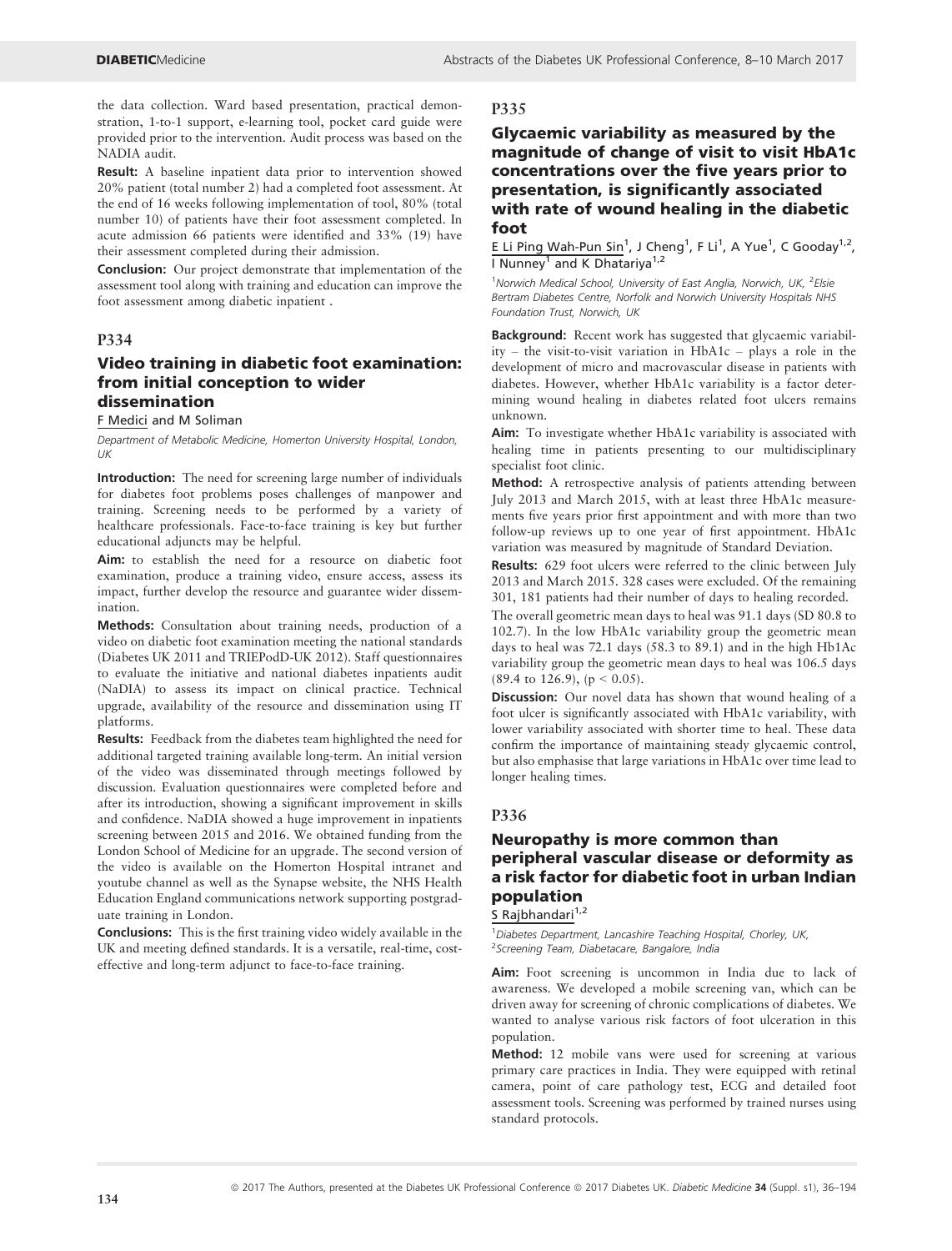Results: 5,000 subjects were screened in urban and sub-urban India and available foot data on 969 were analysed. Mean age was 54.1 ( $\pm$ 11.5) years. 55 (5.7%) subjects needed active treatment on the spot for active ulcers or painful corn. 637 (72.6%) were not wearing appropriate footwear. Neuropathy in the form of absent monofilament sensation was present in 149 (15.4%) subjects. 34 had absent Dorsalis Pedis and 35 had absent Posterior Tibial pulses. 34 had a history of foot ulcers and 16 had previous amputations. Foot deformity was present in 38 subjects. Fissures were present in 452 (46.6%) and 434 (44.8%) had symptoms of painful neuropathy.

Discussion: High risk foot is present in 15% subjects due to neuropathy but peripheral vascular disease was rare. This may be due to younger age of this population. Foot deformity was less common in this population possibly due to use of open shoes and the use of protective footwear was lacking. There is a need to increase awareness of diabetic foot problem in India.

Acknowledgement: Screening Team

## P337

## The use of thermal imaging in the follow-up of healed diabetic foot ulcers

NL Petrova<sup>1</sup>, W Tang<sup>1</sup>, A MacDonald<sup>2</sup>, C Lomas<sup>3</sup>, S Ainarkar<sup>4</sup>, J Bevans<sup>4</sup>, J Allen<sup>2</sup>, P Plassmann<sup>5</sup>, G Machin<sup>6</sup> and ME Edmonds<sup>1</sup>

<sup>1</sup> Diabetic Foot Clinic, King's College Hospital NHS Foundation Trust, London, UK, <sup>2</sup>Microvascular Diagnostics, Newcastle upon Tyne Hospitals Trust, Newcastle, UK, <sup>3</sup>Podiatry Department, Newcastle upon Tyne Hospitals Trust, Newcastle, UK, <sup>4</sup>Community Podiatry Department, Pennine Acute Hospitals Trust, Manchester, UK, <sup>5</sup>Photometrix Imaging Ltd, Pontypridd, UK, <sup>6</sup>Temperature and Humidity, National Physical Laboratory, London, UK

Aims: The aim was to use a novel thermal imaging system to determine bilateral skin temperatures at sites of previously healed foot ulcers in diabetic patients. Previous studies in high-risk patients with infrared spot thermometry have shown that areas with foot temperature 2.2°C or greater than the corresponding contralateral site are at risk of an ulcer.

Methods: In this multi-centre trial (NCT02579070) we studied 47 patients (37 males; age 61  $\pm$  11.6 years [mean  $\pm$  SD]; 14 type 1 and 33 Type 2 diabetes; mean duration of diabetes  $21 \pm 13.8$ years) with a past history of  $\geq 1$  foot ulcer and intact feet for  $\geq 3$ months. Skin temperatures at the sites of healed foot ulcers and their corresponding contralateral sites were measured and the temperature difference  $(\Delta T)$  was calculated.

Results: Eight patients had a history of bilateral symmetrical ulcers and  $\Delta T$  was not applicable. Fifty-eight healed ulcer sites in 39 patients were analysed. Twenty-eight ulcer sites were warmer than the contralateral sites ( $\Delta T$  range 0°C to 2.1°C). Twenty two ulcer sites were cooler than the contralateral sites ( $\Delta T$  range -0.1°C to -2.1°C at 20 sites and  $\Delta T$  below -2.2°C at 2 sites). However, at eight healed ulcer sites,  $\Delta T$  was greater than 2.2°C ( $\Delta T$  range 2.5°C to 8.6°C) and these sites were classified as hot spots on the thermal images. These hot spots were offloaded as per local standards and none had ulcerated at the next clinic visit (2-4 weeks).

Conclusions: This study shows the potential role of thermal imaging in the assessment and prevention of diabetic foot ulcers.

Acknowledgement: The views expressed are those of the authors and not necessarily those of the NHS, the NIHR or the Department of Health.

#### P338

## Age at amputation is strongly related to mortality during ten years follow up

B Pac Soo<sup>1</sup>, U Ranasinghe<sup>2</sup>, R Jayatilake<sup>2</sup>, A Egun<sup>3</sup> and S Rajbhandari<sup>2</sup>

<sup>1</sup>Manchester Medical School, Preston Hospital, Preston, UK, <sup>2</sup>Diabetes Department, Lancashire Teaching Hospital, Chorley, UK, <sup>3</sup>Vascular Surgery, Lancashire Teaching Hospital, Preston, UK

Objectives: NICE literature review suggests that in diabetes patients, up to 70% of people die within five years of having an amputation. We wanted to study ten years survival after first recorded lower limb amputation in our cohort.

Method: This was a retrospective study on 233 patients (159 males) who underwent amputation between 1997 and July 2006. List was obtained from discharge summary and theatre record. 63 subjects underwent further amputation but were grouped as their first amputation level into major (above ankle) or minor (below ankle). Electronic database was examined in August 2016 to know the date of their death.

Results: During follow up one year survival was 64%, three years 50%, five years 40%, seven years 34% and 10 years 28%. People who died by 10 years were older (70.2  $\pm$ 11.5 vs 62.4  $\pm$ 12.2 years: P < 0.0001) and had serum album level below normal at presentation ( $p < 0.05$ ). There was no difference in 10 year mortality between gender, presence of anaemia, cholesterol level and HbA1c level ( $p > 0.05$ ) at presentation. There was no difference in 10 year mortality with amputation level.

Discussion: Mortality was highest within 12 months, which could be due to existing co-morbidities. It was stable after five years. Old age was related to death in our study but level of amputation was not, which could be due to 63 subjects who underwent further amputation but were grouped as their first recorded amputation.

#### P339

## Five year mortality following diabetic amputation has not changed over 14 years B Pac Soo<sup>1</sup>, U Ranasinghe<sup>2</sup>, R Jayatilake<sup>2</sup>, A Egun<sup>3</sup> and

S Rajbhandari<sup>2</sup> <sup>1</sup>Manchester Medical School, Preston Hospital, UK, <sup>2</sup>Diabetes, Lancashire

Teaching Hospital, Chorley, UK, <sup>3</sup>Vascular Surgery, Lancashire Teaching Hospital, Preston, UK

Objectives: There is higher five year mortality following diabetes related amputations. We wanted to study if this has changed over the last 14 years in our cohort.

Method: This was a retrospective study on 356 patients who underwent amputation between 1997 and 2010. List was obtained from discharge summary and theatre record. Subjects who underwent amputation between 1997 and 2003 were 'Early' cohort and those between 2004 and 2010 were 'Late' cohort. Amputations were grouped at their first surgery into major (above ankle) or minor (below ankle). Electronic database was examined in 2016 to know the date of their death.

Results: There was no difference in the mean number of total amputations performed annually between early and late cohort (25  $\pm$  8.8 vs 25.9  $\pm$  4.9; p > 0.05), however there was a significant reduction in major amputations performed annually (18.4  $\pm$  3.9 vs  $12.9 \pm 3.2$ ; p = 0.01) and a trend for a rise in minor amputations  $(6.6 \pm 6.3 \text{ vs } 13.0 \pm 5.1; \text{ p} = 0.07)$  between these cohorts. Five year mortality was 59% which was significantly higher in major amputation group than minor (63.9% vs 51.1%;  $p = 0.02$ ). There was no difference between 'Early' and 'Late' cohorts in five year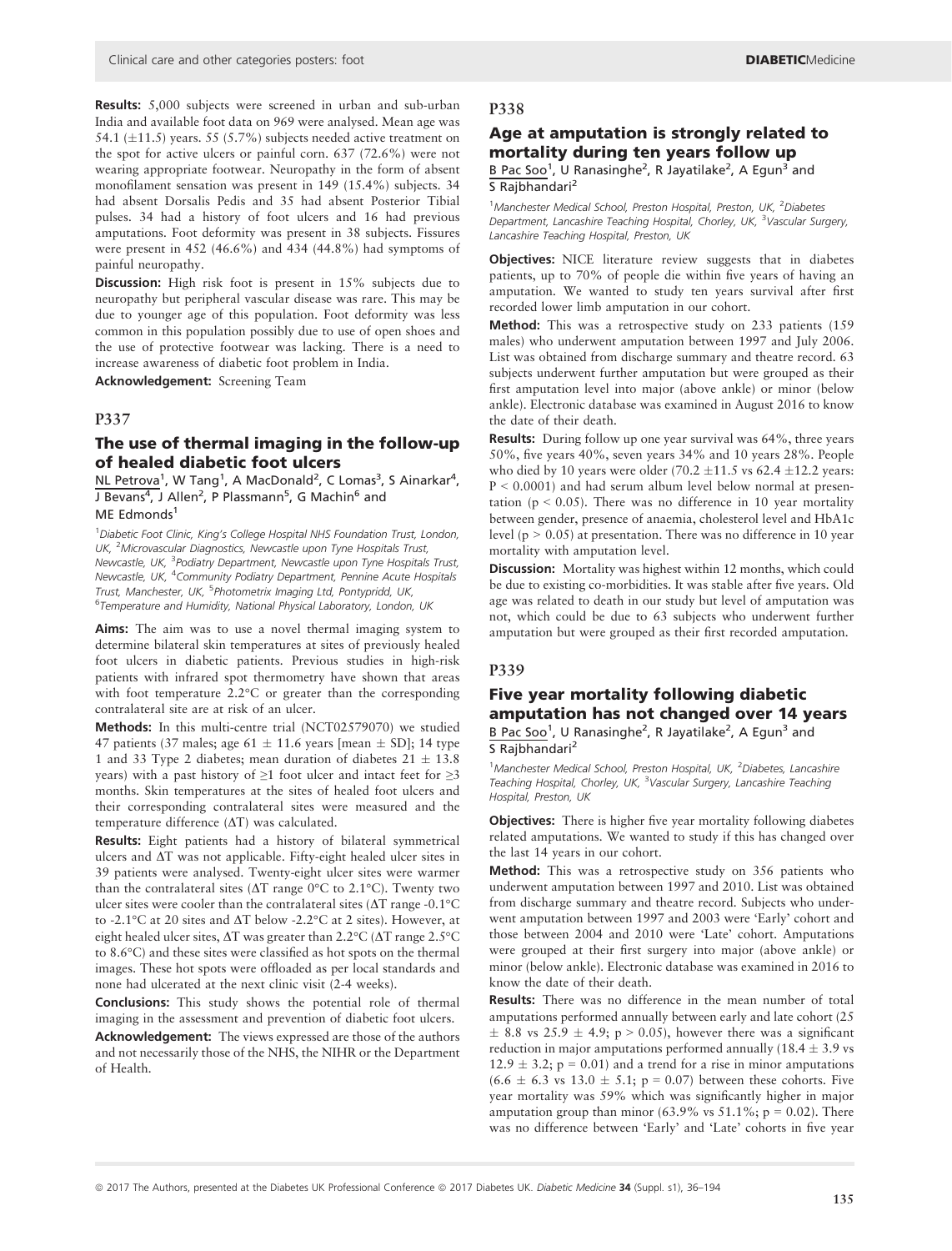total mortality (60.1% vs  $57.4\%$ ; p > 0.05), major amputation mortality (63.2% vs 64.0;  $p > 0.05$ ) or minor amputation mortality (43.9% vs 52.8%;  $p > 0.05$ ).

Discussion: There has been no change in total mortality with time in subjects with diabetes who needs lower limb amputations.

## P340

## Use of a bedside foot assessment chart to increase uptake of foot checks for inpatients with diabetes

M Phylactou<sup>1</sup>, L Fermor<sup>1</sup>, L Wang<sup>1</sup>, E Rooney<sup>2</sup>, K Baynes<sup>1</sup>,  $M$  David<sup>1</sup> and SR Mehta<sup>1</sup>

<sup>1</sup>Diabetes and Endocrinology, Ealing Hospital, London North West Healthcare NHS Trust, London, UK, <sup>2</sup>Podiatry, Ealing Hospital, London North West Healthcare NHS Trust, London, UK

Objectives: Inpatients with diabetes have a 2-fold increased risk of hospital acquired pressure ulcers of grade 2 or above. The question is can this excess burden be reduced by specifically targeting people with diabetes for pressure ulcer prevention. NICE guidance suggests that all inpatients with diabetes should have their feet checked and their risk of ulceration stratified within 24h of hospital admission. Data from the National Diabetes Inpatient Audit (NaDIA) in 2013 showed that at our institution only 20% of inpatients with diabetes received a foot risk assessment within such a timeframe.

Methods: We introduced a simple bedside foot assessment chart prior to the NaDIA in 2015 and provided teaching sessions to healthcare assistants, diabetes link nurses and doctors to encourage its use.

Results: The percentage of inpatients with diabetes receiving a foot risk assessment within 24h of admission improved from 20.4% to 58.3%, while the percentage that received a foot risk assessment during their inpatient stay rose from 26.5% to 72.9%. The percentage of patients admitted with active diabetic foot disease seen by the multidisciplinary diabetic foot care team (MDFT) within 24h improved from 77.8% to 100%. Preliminary data from this year's NaDIA show that we have maintained these improvements.

Conclusions: Introduction of a bedside foot assessment chart has led to a significant improvement in the proportion of inpatients with diabetes receiving a timely foot risk assessment, and has ensured that all patients admitted with active diabetic foot disease were seen by the MDFT within 24h.

#### P341

## Bacterial profile and antibiotic resistance patterns in hospitalised patients with diabetic foot infection

AB Manas, R Ahluwalia, S Taori, ME Edmonds and P Vas

Diabetic Foot Clinic, King's College Hospital, London, UK

Aims: Studies on microbiological profiles of the diabetic foot have been based on a mix of outpatient and hospitalised-patient cohorts. We aimed to determine the bacterial profile and antibiotic sensitivity patterns specifically in those admitted to hospital with severe diabetic foot infection.

Methods: Retrospective review of 59 consecutive hospital admissions (Age 63  $\pm$  9 years, 85% T2DM, HbA1c 8.9  $\pm$  2.1%) with a Texas Grade 3 ulceration and clinico-radiological evidence of osteomyelitis over a 9 month period. Deep swabs were taken at admission and bone samples, during debridement surgery. Multidrug resistant organisms (MDRO) were defined as those resistant to most available antimicrobial agents.

Results: A total of 118 specimens were included. Of the 144 organisms isolated, 43% were gram-positive and 44% gramnegative. Polymicrobial infection was found in 27.97% of specimens. Multidrug resistant organisms (MDRO) were encountered in 16/59 (27.1%) of patients and included ESBL producers (25%), MRSA (18.8%), VRE (25%), Morganella sp. (12.5%) Pseudomonas (7%) and Stenotrophomona sp. (11.8%) Carbapenem resistance (CRO) was noted in 7% of isolates. Worryingly, presence of MDRO did not correlate with duration of a ulceration  $(p = 0.937)$  or previous antibiotic therapy  $(p = 0.94)$ .

Conclusions: The present study confirmed the high prevalence of multidrug-resistant pathogens in diabetic foot ulceration and concomitant osteomyelitis. The emergence of carbapenem resistance organismsis likely to be major future challenge. The problem requires a multi-focal approach, including providing education to both clinicians and patients, developing robust antimicrobial stewardship programmes and using new diagnostic and therapeutic technologies

## P342

## Audit on management and outcome of patients presenting with acute Charcot Neuropathy of foot and ankle to the Leeds Diabetes Limb Salvage Service

A Santhakumar<sup>1</sup>, H Meally<sup>2</sup>, S Kummaraganti<sup>1</sup> and JH Bodansky

<sup>1</sup> Leeds Diabetes and Endocrinology, Leeds Teaching Hospitals, Leeds, UK, <sup>2</sup> Department of Podiatry, Leeds Teaching Hospitals, Leeds, UK

Aims: To look at the management and outcome of patients presenting to the Leeds Diabetes Limb Salvage service with acute Charcot Neuropathy (CN)

Methods: All patients presenting with acute CN in 2014–2015 were identified from our diabetes database. Electronic records were examined to determine demographic details, time interval (TI) between onset of symptoms to offloading, offloading devices used and resolution times. We compared our data with that of National Charcot Foot Audit 2012 (CDUK)

Results: A total of 19 patients were identified M:F 14:5 Type 1: Type 2 diabetes 11:7.

Figures below are expressed as average (range)

Age 64.5 years (32-83) Duration of diabetes 18 (6-44) years HbA1c 72mmol/mol (34-158)

15/19 patients had mid foot involvement

At outset 15 patients were offloaded with a removable device, 4 with irremovable cast (TCC) 18/19 patient achieved resolution of their CN .One patient died

(excluded from further analysis) .

CDUK resolution times for patients with non removable and removable devices were 9 and 12 months respectively compared to three and nine months for TCC and removable devices respectively in our series.

Time between onset of symptoms and presenting to the diabetes limb salvage clinic was 10 weeks (0.14-96)

Median resolution time for presentation  $\lt$  / = 2 weeks and  $>$  2 weeks of symptoms was 3 and 5.5 months respectively

Conclusion: 1. Offloading within 2 weeks of symptoms and exclusive non removable casts use were associated with shorter resolution times

2. Resolution times in our series were shorter than that reported in CDUK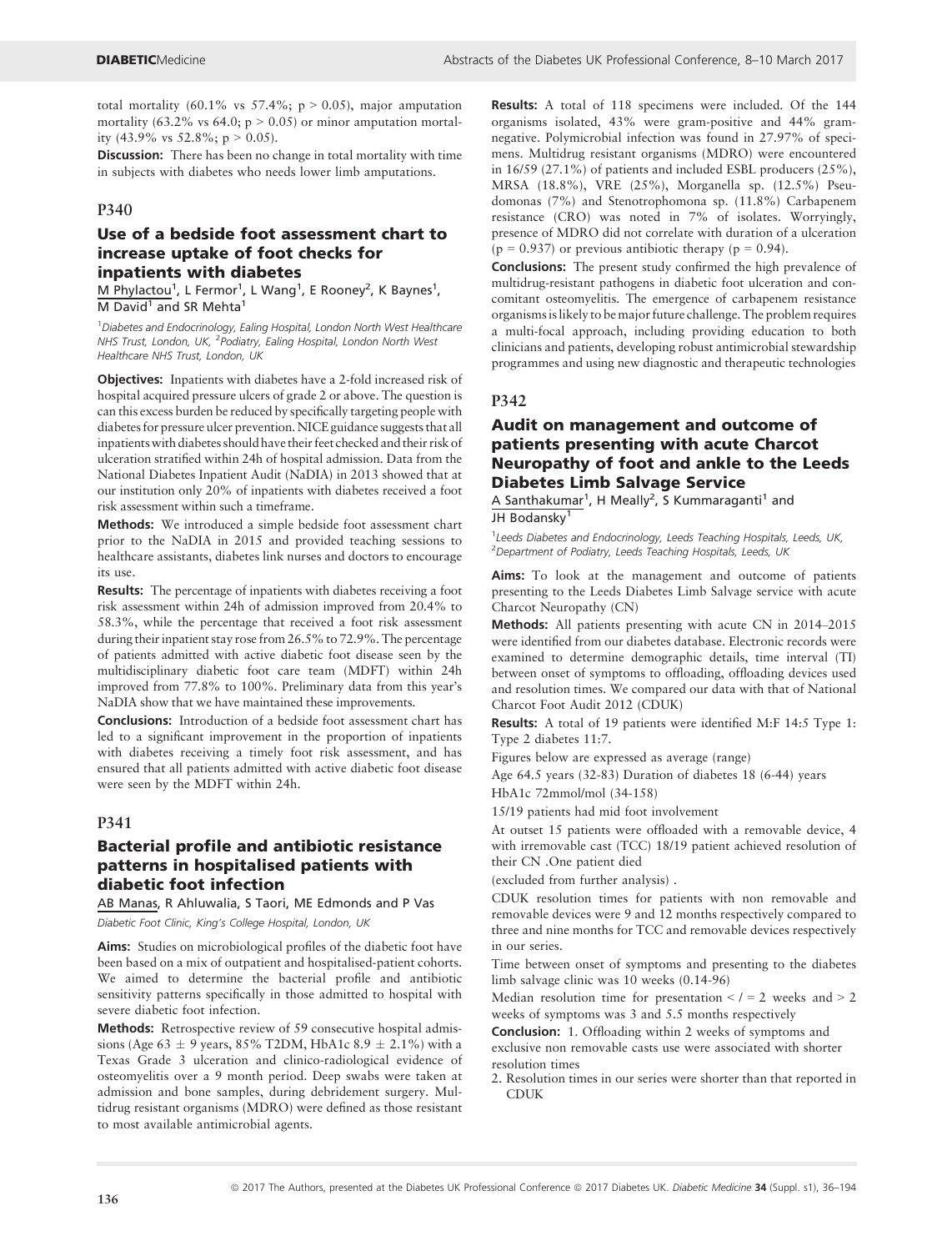## Real time data on use of SINBAD grading in stratification of high risk neuro-ischemic diabetic foot disease and severity score in predicting amputations in a University Hospital

#### HA Bajwa, S Dar, S Nawaz, G Deogon, R Rao and N Murthy Diabetes and Endocrinology, University Hospital Coventry, Coventry, UK

Background and aim: NICE recommends use of a standardised system to document the severity of diabetic foot ulcer, such as the SINBAD. We audited the clinical effectiveness of SINBAD in our diabetic foot clinic, particularly the severity score in predicting amputations.

Methods: We retrospectively looked at 100 patients who attended the diabetic foot clinic from June 2015 to August 2015. After exclusion of patients with painful neuropathy and charcot's foot, we analysed data of 71 patients having diabetic foot ulcer. All patients had scoring as per SINBAD grading.

Results: The data of 71 patients was analysed, 53 male patients, average age of 63.4 years and average HbA1c of 67.9mmol/mol. In our cohort, 38% had SINBAD score ≤2, while 62% had score of  $\geq$ 3. The rate of osteomyelitis was 21% (n15) in total with 87% (n13) having SINBAD score of  $\geq 3$ .

The amputation rate in our cohort was observed at  $15.5\%(n11)$ and 4.2%(n3) for minor (below ankle) and major (above ankle) amputations respectively. 85.7% (n12) of amputations were performed in patients having SINBAD score ≥3, and all major amputations were seen with SINBAD score of ≥3.

Conclusion: A SINBAD score of ≥3 was associated with increased incidence of osteomyelitis and amputations. A SINBAD score  $\geq 3$ strongly predicts future risk of amputation and hence these patients need to be managed with swift vascular assessment and intervention. At our centre, we closely liaise with vascular surgeons and discuss management of high risk patients in complex foot MDT.

#### P344

## Outcomes of patients with diabetes and foot ulcers cared for in a multidisciplinary foot clinic including focus on cardiovascular risk factors

J Lam, G Argentesi, J Buchanan, J Preece, A Wilson and M Rossi

Department of Diabetic Medicine, The Whittington Hospital NHS Trust, London, UK

Aims: Foot ulcers are associated with increased morbidity and mortality in patients with diabetes. In this study, we assessed the outcomes of patients referred to a multidisciplinary diabetes foot clinic at an inner city hospital in London, UK. Care provided included using a cardiovascular risk factor screening process during each visit, and a strong emphasis on reducing these risk factors.

Methods: We performed a retrospective analysis of patients with diabetes seen in a multidisciplinary diabetes foot clinic between 2005 and 2010. 5 year outcomes on re-ulceration, osteomyelitis, amputation and mortality rates were collected.

Results: 120 patients were seen in the clinic during the 5 year period (81% were male, mean age at first appointment  $\pm$  SD was  $64 \pm 13$ , 89% had Type 2 diabetes). 25% of patients had evidence of osteomyelitis at the time of their first review. At least one amputation was undertaken in 18% of patients (15% minor and 3% major), while 3% required two or more amputations. Reulceration was seen in 38% of patients, 15% developed two or more new ulcers, and 8% developed at least three new ulcers during follow-up. 5 year mortality rate was 37%.

Summary: Multidisciplinary care has been shown to improve outcomes in patients with diabetic foot ulcers, although mortality and amputation rates remain high nationally. The 5 year mortality, major and minor amputation rate reported in our multidisciplinary clinic compares favourably with reported averages suggesting focus on cardiovascular risk factors may improve outcomes.

#### P345

## Novel method of auto-photo elicitation and qualitative interviews in people with diabetes and active Charcot foot demonstrate the severe impact of diagnosis of a Charcot foot and its long-term management with total contact casting on patient's perceived quality of life and sense of wellbeing

J Lucas<sup>1</sup>, S Otter<sup>2</sup>, C Clarke<sup>2</sup>, A Bone<sup>3</sup>, N Petrova<sup>1</sup> and  $M$  Edmonds<sup>1</sup>

<sup>1</sup> Diabetic Foot Clinic, King's College Hospital, London, UK, <sup>2</sup> Health Professions, University of Brighton, Eastbourne, UK, <sup>3</sup> Biomolecular Sciences, University of Brighton, Brighton, UK

Aim: The aim of this research was to enhance the understanding of the lived experience of active Charcot foot in people with diabetes.

Method: We studied prospectively patients recently diagnosed with an active Charcot foot. We applied a novel method of autophoto elicitation and qualitative interviews. Participants were asked to bring in 3-5 of their own photographs to demonstrate how the diagnosis and management of active Charcot foot had affected their lives. These photographs were used as the basis of a discussion in a semi-structured interview and evaluated using interpretive phenomenological analysis.

Results/Discussion: We interviewed 8 patients with diabetes and active Charcot foot (6 males and 2 females; age range 46-73 years; 2 with Type 1 and 6 with Type 2 diabetes). All patients were treated with total contact casting. Patients identified several areas of concern including non-recognition of symptoms and misdiagnosis, lack of available information, the challenges of acceptance, effects on diabetes, depression and suicidal thoughts, isolation, loss of meaningful activity and employment, changing sense of self, effects on relationships, and fear of the future. All patients saw being diagnosed with a Charcot foot as a marker of overall decline in health and wellbeing.

Conclusion: This is the first study that explored the patient's perspective of the lived experience of active Charcot foot and its treatment. It demonstrated that both the diagnosis of Charcot foot and its long-term management with total contact casting, had an immediate and severe impact on patient's perceived quality of life and sense of wellbeing.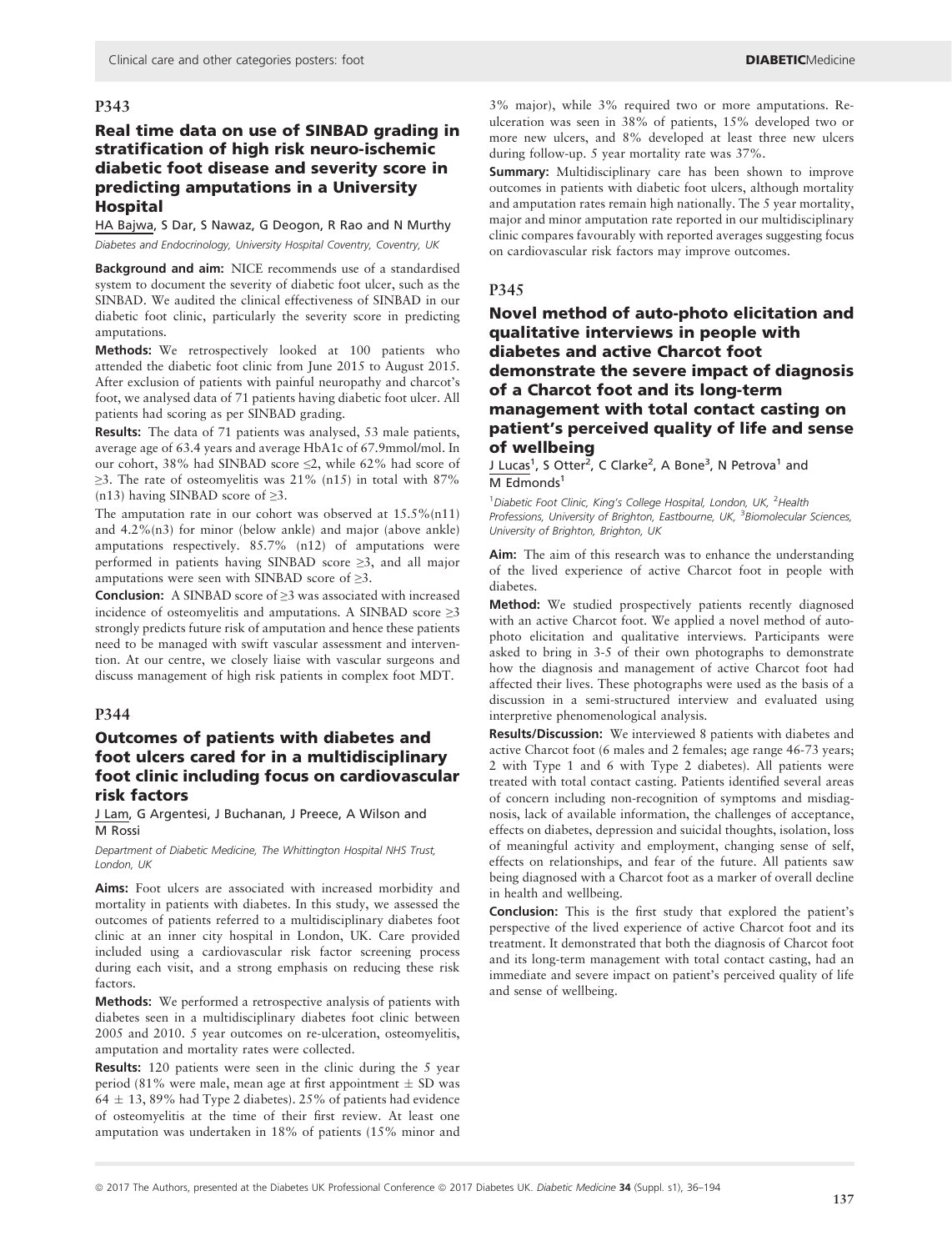## Early results from a technology-enabled integrated diabetes foot care service F Game<sup>1</sup>, D Bunting<sup>2</sup>, A Patel<sup>3</sup> and C Hart<sup>4</sup>

<sup>1</sup>Diabetes and Endocrinology, Derby Teaching Hospitals NHS Foundation Trust, Derby, UK, <sup>2</sup>Podiatry, Derbyshire Community Health Services NHS Foundation Trust, Derby, UK, <sup>3</sup>Entec Health Ltd, Esher, UK, <sup>4</sup>East Midlands Academic Health Science Network, Notttingham, UK

Aim: We describe our experience with developing and delivering an integrated diabetes foot service, using a new web enabled digital imaging and 3D measurement technology.

Method: Five Silhouette® digital wound cameras have been placed in relevant clinical areas (2 in the acute Trust, 3 community health centres) across two CCGs. All patients registered with the Trust specialist MDT foot clinic have digital images and clinical notes uploaded at every appointment. Data on ulcer size and ulcer healing progress is also generated. Once stable, patients are seen in community clinics by specialist podiatrists with distant monitoring support from consultants using the tele-capability of the system. Rapid escalation of patients back to the MDT, if necessary, is facilitated by the availability of data and reports across all settings and integration of the system with the Trust electronic medical record.

Results: 18 members of staff are now fully trained in the use of the system. In the first few weeks of use 35 patients were seen in community settings rather than the acute Trust with no deterioration in their condition. Data is being collected for health economic analysis, although initial health economic modeling forecasts significant reduction in costs to provide foot care to this cohort of patients.

Conclusion: This new system enables accurate analysis of wound healing and sharing of images and data across care settings. Remote monitoring of wounds with rapid escalation and deescalation of care means that patients can be seen closer to home without any deterioration in their condition.

## P347

## Tangential hydrosurgical debridement: a potential role in major amputation avoidance for people with diabetes

E Ricci<sup>1</sup>, D Knowles<sup>1</sup>, L Wright<sup>1</sup> and R Nayar<sup>2</sup>

<sup>1</sup> Podiatry, City Hospitals Sunderland NHS Foundation Trust, Sunderland, UK, <sup>2</sup> Diabetes, City Hospitals Sunderland NHS Foundation Trust, Sunderland, UK

Introduction: Slow or non-healing wounds in people with diabetes contain dead, devitalised tissue and slough which is associated with bacterial overgrowth. Several debridement methods exist, management choice is dependent upon individual clinical circumstances and patient preference. We evaluated tangential hydrosurgical debridement (Versajet) as a method of final debridement in a high risk group.

Aims: Evaluate the utility and place in clinical practice of this method in a high risk group who had

- (a) Undergone significant forefoot surgical debridement for an active infected diabetic foot ulcer.
- (b) The resultant wound was poorly responsive to medical management, hence.
- (c) Been formally listed for major amputation.

Results: Eight consecutive patients with diabetes were offered Versajet treatment. Seven with Type 2 diabetes, three patients were on renal dialysis. 5 male, 3 female; average age 61 years and average duration of diabetes 17 yrs. Average HbA1c for the group

61mmol/mol (range 37 – 78mmol/mol). Wound aetiology 3 ischaemic and 5 neuropathic. Major amputation was avoided in 6 of the 8 patients. Both patient in which the therapy failed were on dialysis. One patient who underwent a below knee amputation died within three months of surgery. Debridement occurred in the outpatient clinic for seven patients and for one treatment occurred in theatre. For three patients two episodes of hydrosurgical debridement was necessary.

Conclusion: Our small case series suggest that this method of rapid debridement can offer a potentially effective alternative to wound management in high risk patients. For those patient on renal dialysis the benefit is difficult to predict.



## Site-specific relationship between plantar ulcer sites and elevated peak plantar pressures

CA Abbott<sup>1</sup>, KE Chatwin<sup>1</sup>, KM John<sup>1</sup>, S Pabbineedi<sup>1</sup>,  $\overline{A}$ JM Boulton<sup>2</sup>, FL Bowling<sup>2,3,4</sup> and ND Reeves<sup>1</sup>

<sup>1</sup>School of Healthcare Science, Manchester Metropolitan University, Manchester, UK, <sup>2</sup>Faculty of Biology, Medicine and Health, University of Manchester, Manchester, UK, <sup>3</sup>Department of Diabetic Medicine, Manchester Royal Infirmary, Manchester, UK, <sup>4</sup>Department of Vascular Surgery, Manchester Royal Infirmary, Manchester, UK

Aims: The effect of elevated plantar pressures on foot ulcer risk has been reported only across the foot as a whole and not in relation to specific ulceration sites. The great toe is one of the most frequently ulcerated sites on the diabetic foot. We aimed to investigate peak plantar pressure at the great toe in diabetic patients with a previous great toe plantar ulceration and in patients with equally 'high-risk' feet, but with a previous ulceration at another plantar location.

Methods: Great toe peak plantar pressures were quantified during gait using PressureStat<sup>™</sup> in three age-matched groups: diabetic patients with neuropathy and plantar ulcer history at the great toe (DPN-UGT;  $n = 9$ ); diabetic patients with neuropathy and ulcer history at other plantar sites (DPN-U;  $n = 6$ ); matched controls without diabetes (C;  $n = 12$ ).

Results: Plantar pressures at the great toe were significantly higher in DPN-UGT  $(4.58 \pm 1.81 \text{kg/cm2})$  compared to both DPN-U  $(2.36 \pm 1.09 \text{kg/cm2}; \text{ p} = 0.001)$  and C  $(2.42 \pm 0.63 \text{kg/cm2};$  $p = 0.009$ ). There were no differences in plantar pressures at the great toe site between DPN-U and C ( $p = 0.650$ ).

Conclusion: We demonstrate a site-specific relationship between previous ulceration and very high plantar pressures. 'High risk' diabetic patients with great toe ulcer history have highest great toe peak plantar pressures. Conversely, 'high risk' patients with ulcer history at sites other than the great toe have 'normal' great toe pressures, similar to controls. Specific plantar sites, identified in clinic with previous ulceration and elevated peak pressures, can be recommended to receive site-targeted offloading to protect against their re-ulceration.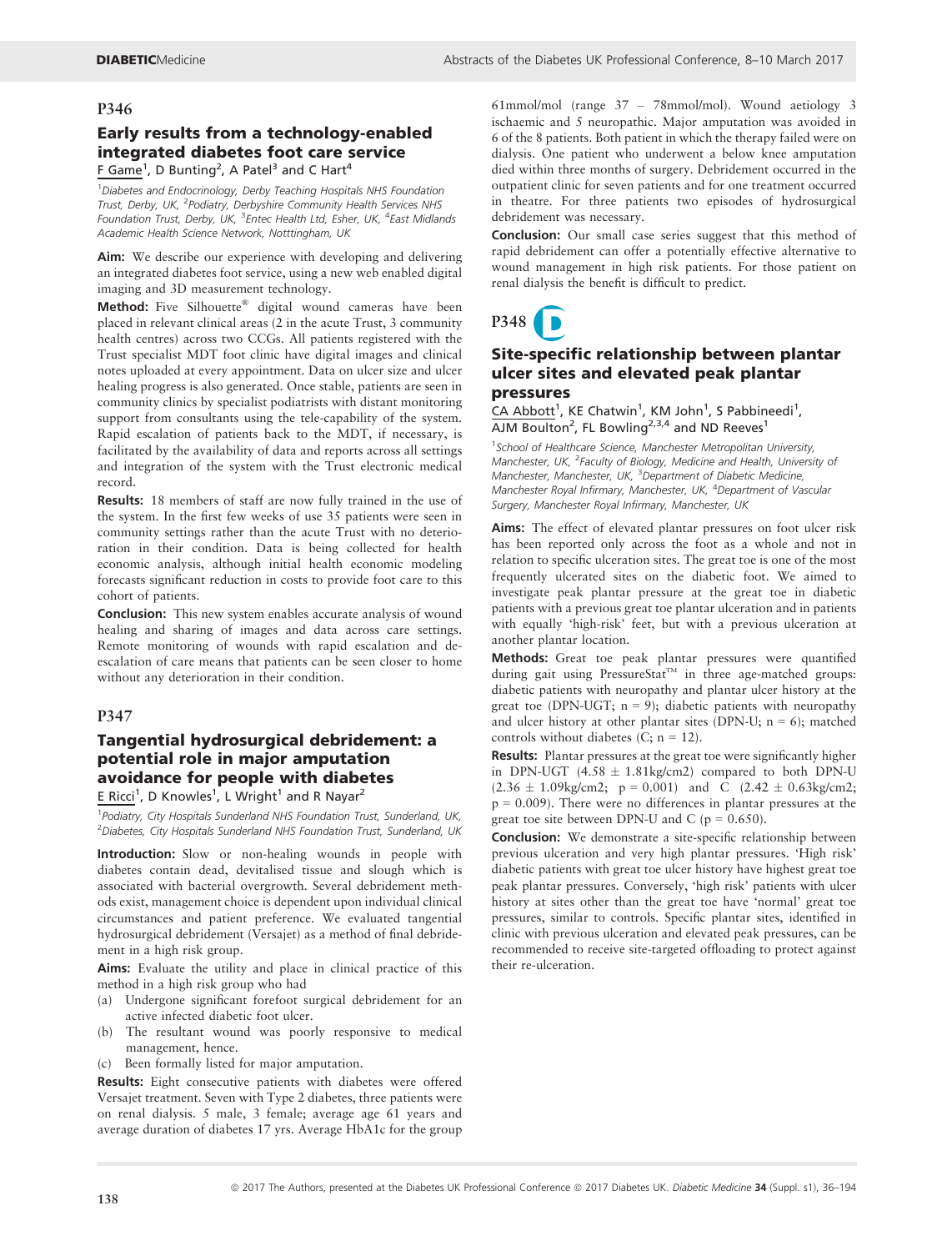## Forefoot transcutaneous oxygen ( $TopO<sub>2</sub>$ ) Index is a more sensitive marker of peripheral vascular disease than ABPI or an isolated forefoot TcpO<sub>2</sub>

CA Manu, D Walton, J Casy, M Bates, PR Vas and ME Edmonds Diabetes Foot, King's College Hospital, London, UK

Background: Presence of peripheral vascular disease (PVD) in diabetes, which also worsens with ageing, has a significant negative impact on diabetes foot outcomes, but it is often diagnosed late. Aim: To investigate the possible benefit of forefoot transcutaneous oxygen ( $TcpO<sub>2</sub>$ ) expressed as an index of forearm  $TcpO<sub>2</sub>$  in enhancing detection of early PVD in patients with diabetes.

Method: Measurements were taken from the forefoot and forearm for ABPI, TBPI, forefoot  $TcpO<sub>2</sub>$ , forearm  $TcpO<sub>2</sub>$ , and  $TcpO<sub>2</sub>$ Index (forefoot  $TcpO<sub>2</sub>$  divided by forearm  $TcpO<sub>2</sub>$ ). We compared measurements in patients with Type 2 diabetes vs participants without diabetes, and sub-analysed the impact of ageing and its correlation with non-invasive diagnostic parameters of PVD.

Results: Total of 68 participants, 78% with diabetes, and 22% without diabetes. Mean age  $63 \pm 12$  vs  $46 \pm 11$  years [p = 0.001]. There was no significant difference between their mean ABPI;  $1.2 \pm 0.4$ vs 1.14  $\pm$  0.31 [p = 0.104]. Mean forefoot TcpO<sub>2</sub> and TcpO<sub>2</sub> Index were lower in participants with diabetes,  $47 \pm 15$ mm Hg vs  $64 \pm 7$ mm Hg [p = 0.001] and  $0.78 \pm 0.24$  vs  $0.91 \pm 0.09$  [p = 0.003] respectively, but participants with diabetes had significantly negative correlation of forefoot  $TcpO<sub>2</sub>$  with ageing  $r = -0.306$ , which becomes stronger when expressed as an index of the forearm  $TcpO<sub>2</sub>$  ( $r = -0.469$ ).

Conclusion: ABPI does not identify early PVD in participants with diabetes.  $TcpO<sub>2</sub>$  Index is a more sensitive marker than an isolated forefoot  $TcpO<sub>2</sub>$  in detecting PVD. Thus this ought to be considered as an alternate means of an early and objective noninvasive diagnostic parameter for PVD to identify patients for further investigations or monitoring.

#### P350

#### Diabetes care in an orthopaedic led foot clinic

R Maahi, AM Ahmad, A Khan, Z Bhikha, T Khokhar, PJ Weston, D Sharma, TS Purewal, R Zaidi and D Kalathil

Diabetes and Endocrinology, Royal Liverpool and Broadgreen University Hospitals NHS Trust, Liverpool, UK

Aim: The NHS spends several million pounds on 7,000 diabetes related amputations a year; 80% of these are preventable. Prevention requires tight glycaemic control and optimisation of contributory risk factors. We aimed to evaluate the diabetes care received by patients attending an orthopaedic-led foot clinic for management of diabetic foot disease.

Methodology: Data was collected using a standardised proforma for 38 patients attending clinic over a 7 week period. Microsoft Excel was used for analysis.

Results: 29 patients (76.3%) had diabetes (17.2% Type 1 diabetes, 82.8% Type 2 diabetes) with mean HbA1c of 77.2mmol/mol. 13.8% had good glycaemic control (HbA1c < 53mmol/mol). 79.3% required insulin to manage diabetes.

100% had previous foot disease and 69.0% had a previous amputation. 89.7% had peripheral neuropathy and 34.5% had peripheral vascular disease. Other diabetes related complications present were hypertension (75.9%), ischaemic heart disease (31.0%), cerebrovascular disease (20.7%), retinopathy (62.1%), and chronic kidney disease (34.5%). 17.2% were current smokers.

In the preceding 12 months 82.8% had HbA1c measured and 44.8% had lipid profile checked. 65.5% were on a statin. Only 31.0% had their diabetes managed by a diabetes specialist.

Conclusion: Patients with diabetic foot disease have poor glycaemic control, modifiable risk factors and multiple complications, making their care needs complex. Their diabetes management does not seem to receive the attention it merits. We believe these patients should be looked after in a multidisciplinary foot clinic as recommended by NICE if we wish to succeed in preventing recurrent foot disease.

## P351

## The need for more open access to specialist diabetes foot care services: supported by high appointment complexity score for new self-referred patients

D Walton, M Bates, CA Manu, M Simmgen, PR Vas and ME Edmonds

Diabetic Foot Clinic, King's College Hospital, London, UK

Background: Patients with diabetes foot problems ought to have rapid access to foot care teams. Our clinic offers an open access policy, allowing patients to self-present directly to our specialist foot care service.

Aim: To evaluate the complexity of self-referred patient visits compared to other sources of new-referrals.

Method: New patient visits were reviewed over a six month period. A "visit complexity score" (VCS) is calculated to reflect all investigations and interventions carried out during the consultation. Each activity is given a point score between 0 and 6 depending on its complexity (e.g. 0 for foot checks without procedures, 1 for debridement of callus, 4 for drainage of pus, 6 for minor amputation). A sum of all activity points equates to the VCS. Referral source were divided into four groups: Self-referred, Community Podiatrist, Secondary Care or GP. The VCS and patient characteristics were compared between groups.

Results: There were 219 new-patient referrals. Of those with complete data, 4% were self-referred with a significantly higher mean VCS of  $6.2 \pm 2.4$ points compared to the overall mean  $4.1 \pm 2.3$  points [p = 0.025]. The remaining referrals were 8% community podiatry, 40% secondary care and 47% from GPs all demonstrated a lower mean VCS when compared to the selfreferred groups calculated as  $4.4 \pm 2.1$ ,  $4.4 \pm 2.5$  [p = 0.040] and  $3.9 \pm 2.2$  points [p = 0.013] respectively. No significant difference was identified between mean ages or HbA1c.

Conclusion: Self-referred patients had higher visit complexity scores, thus their decision to self-present was well justified. More of such open access appointments ought to be offered to facilitate rapid access to specialist diabetes foot care.

#### P352

## High prevalence of cognitive and nondepressive psychiatric comorbidities in those admitted to hospital with diabetic foot disease

SA Arshad<sup>1</sup>, JT Tremlett<sup>1</sup>, CM Manu<sup>1</sup>, ME Edmonds<sup>1</sup>, KI Ismail<sup>1</sup> and PR  $\overline{Vas}^2$ 

<sup>1</sup>King's Diabetic Foot Clinic, King's College Hospital London, London, UK, <sup>2</sup> Department of Diabetes and Diabetes Psychology, King's College Hospital London, London, UK

Aim: The high prevalence of depression is well recognised in diabetic foot disease (DFD). However, the prevalence and impact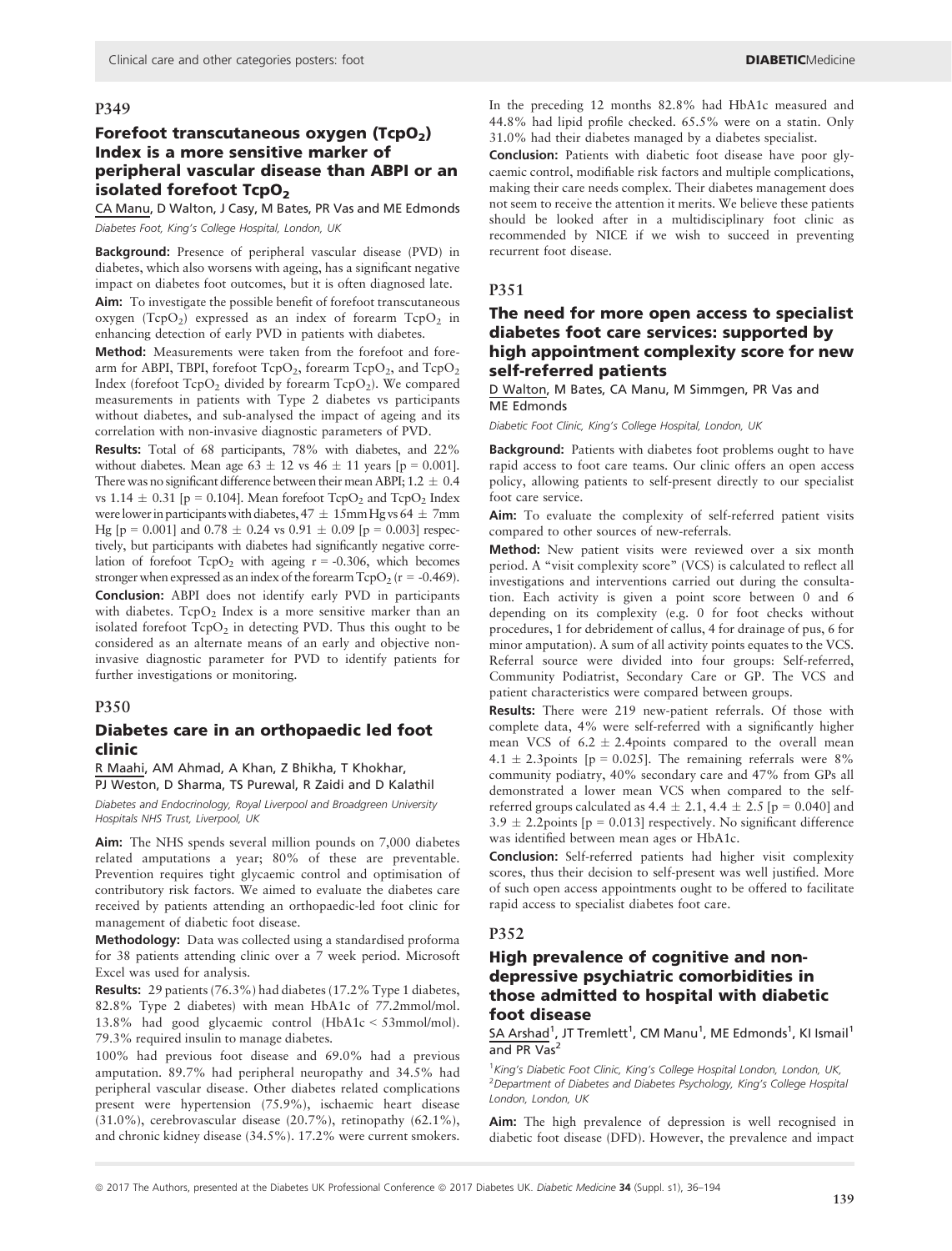of significant cognitive and non-depressive psychiatric comorbidities (C/NDPC) in DFD has not been well documented. We aimed to explore this in a cohort admitted to hospital for the management of DFD.

Methods: Analysis of 90 individuals, prospectively collated over five months, hospitalised with DFD at a single centre. C/NDPC was considered present if there was a pre-existing diagnosis of a cognitive or an ICD-10 Classification of Mental and Behavioural Disorder/s apart from depression (F32-38). Differences in characteristics between participants were tested using unpaired t -test and odds ratio calculated where necessary.

Results: Overall, the group was predominately male (75%) with an average age of 61  $\pm$  13 years and HbA1c of 8.8  $\pm$  3.4%. 37% (33/90) had C/NDPC of which 30% (10/33) had dementia. Those with C/NDPC were younger (59 years vs 62 years ( $p = ns$ ), had higher HbA1c  $9.3\%$  vs  $8.2\%$  (p = 0.05) and presented more often through the emergency department (61% vs  $43\%$ , p = 0.11). There were 3 major amputations in the C/NDPC group, while there were none in those without. Not unsurprisingly, those with C/NDPC had a longer length of stay  $(48 \pm 59 \text{ vs } 33 \pm 12 \text{ days})$ ,  $p = 0.02$ ), required greater therapy input (178min/week vs 110min/week, p < 0.05) and were twice as likely (odds ratio 1.98  $p = 0.04$ ) to have housing/placement issues.

Conclusions: We establish a high prevalence of C/NDPC amongst those hospitalised with DFD. These patients a present significant clinical challenge and demonstate inferior outcomes. This underscores the need for continued multidisciplinary involvement including strong psychosocial support.

#### P353

## Still room for improvement in the management of diabetes foot ulceration: learning from a retrospective study of 100 cases selected at random from caseloads in Northern Ireland

J Shaw<sup>1,2</sup> and LM Paine<sup>1</sup>

<sup>1</sup>Podiatry, Belfast Health and Social Care Trust, Belfast, UK, <sup>2</sup>Diabetes UK Clinical Champion, Diabetes UK, London, UK

Aims: To optimise care and inform service planning we set out to determine the number of people without diabetes, with diabetes and with diabetes foot ulceration (DFU) on Podiatry caseloads. Management of DFUs was mapped against national standards.

Methods: A descriptive retrospective cohort comprised of those with and without diabetes and those with DFUs was identified in 2013–2014. Subjects  $(n = 100$  including pilot study,  $n = 25$ ) were randomised electronically from caseload lists. Data were collected on diabetes status, assessment, risk assignment, DFU classification, healing time, ulcer prevention and amputation rates. Practice was assessed against NICE guidelines and Putting Feet First.

Results: The Podiatry caseload was 136,808, including 53,590 people with diabetes and 2,468 had a DFU (4.6%). Average diabetes duration in DFU patients was 17 years with an average HbA1c of 70.9mmol/mol. Neuropathy and foot pulse assessment was completed in 60% and 64% people respectively. Foot risk was classified and assigned in 72% and 74% had a review date appropriate to DFU risk. All had management plans documented and 54% had all elements of a DFU classification system completed. Footwear assessment was completed in 84%. At 12 and 24 weeks 57% and 74% of DFUs had healed and 41% remained ulcer free 12 months from healing. Thirteen patients had an amputation and seven were deceased at 24 weeks.

Conclusion: We recommend that diabetes foot assessments, risk assessment, risk assignment and review be standardised and improved regionally. A regional DFU classification system has been agreed and will become embedded in Podiatry practice.

#### P354

## Role of admission time deep swab specimens in the managment of acute severe diabetic foot osteomyelitis

AB Manas, R Ahluwalia, S Taori, M Edmonds and P Vas

Diabetic Foot Clinic, King's College Hospital, London, UK

Aim: Our study aimed to evaluate if deep swab cultures taken at time-point of a hospital admission with a severe diabetic foot infection could reliably identify pathogens compared to cultured bone specimens.

Method: Retrospective review of consecutive hospital admissions with a severely infected diabetic foot, Texas Grade 3 ulceration and clinico-radiological evidence of osteomyelitis over a 9 month period. A deep swab (DWS) was taken at time of admission. Bone sampling was undertaken during surgery (SBS). The number of positive growths per individual per sampling technique was then determined and data is represented as such.

**Results:** A total of 59 subjects (average  $60.79 \pm 13.61$  years, 75% male, 85% Type 2 diabetes, HbA1c 8.9%  $\pm$  2.15) met the inclusion criteria. 49% of wounds were chronic. 25% of patients had been on long-term antibiotic treatment. Of the 59 patients, 42/ 59 (73%) of DWS and 50/59 (85%) of SBS were positive. Mean number of organisms isolated by DWS was significantly lower than with SBS (1.23  $\pm$  0.57 vs 1.68  $\pm$  0.79 individual, p = 0.000). On comparing the cultures of DWS and SBS, the cultures were strictly identical in 9 cases (15.25%) and at least one bone pathogen was grown in the corresponding DWS in 11 cases (18.6%). There was fair concordance in growth between the techniques ( $\kappa = 0.344$ ). Staphylococcus aureus and MRSA showed the highest concordance ( $\kappa$  = 0.591 and  $\kappa$  = 0.556, respectively).

Conclusion: This study confirms the poor reliability of the deep swab technique in isolating all the pathogens causing osteomyelitis. Early bone sampling should remain the mainstay of guiding antibiotic therapy.

#### P355

#### Cost benefits of an integrated diabetic foot service

#### M Sutton-Smith<sup>1</sup>, M Siddiqui<sup>1</sup>, T Gaytree<sup>1</sup>, M Kerr<sup>2</sup> and WM Kong

<sup>1</sup>The Jeffrey Kelson Centre For Diabetes and Endocrinology, Central Middlesex Hospital, London, UK, <sup>2</sup>Insight Health Economics Ltd, Richmond, Surrey, UK

Background: Brent has the lowest total diabetes amputation rate in England. The Central Middlesex Hospital (CMH) acute multidisciplinary foot has been credited with these results. Management focuses on targeted antibiotics and outpatient parenteral antibiotic therapy (OPAT). However, comprehensive cost savings from such a service remains to be established as previous studies only consider limited costing factors.

Aim: To cost a year of care for high risk diabetic foot complications and the potential cost savings of a multidisciplinary OPAT diabetic foot service.

Methods: Retrospective analysis of all patients with new highrisk ulcers (SINBAD > 3) or acute Charcot foot presenting to the CMH acute foot service between 1/04/2014–31/03/15 to 31st